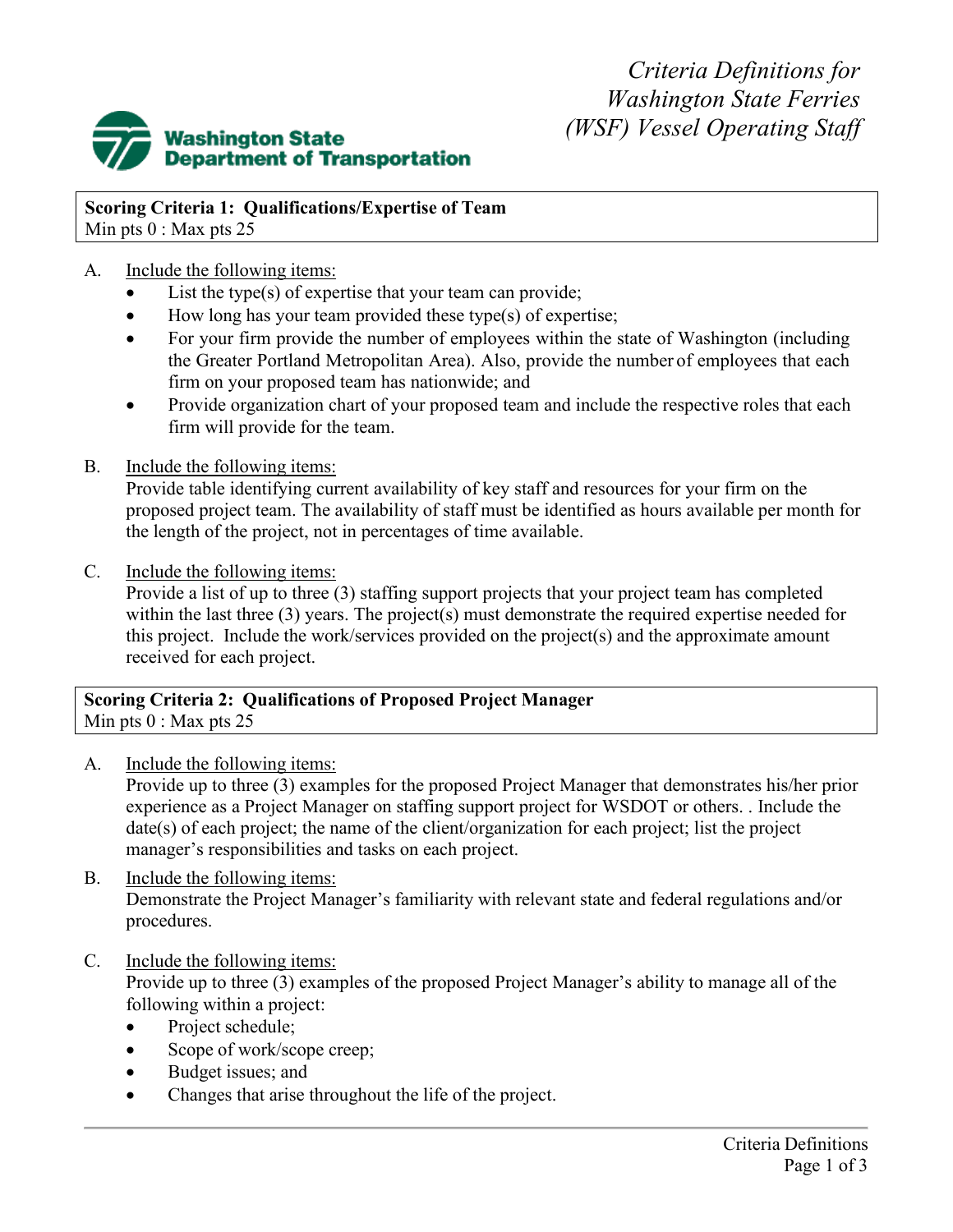*Criteria Definitions for Washington State Ferries (WSF) Vessel Operating Staff*



D. Include the following items:

Provide listing of professional licenses/accreditations for the proposed Project Manager; include the year that each license/accreditation was received. Please include the licenses that were obtained in the State of Washington only.

#### **Scoring Criteria 3: Key Team Members Qualifications** Min pts  $0:$  Max pts 25

A. Include the following items:

List each key team member's role/responsibilities on your proposed team.

- For each proposed key team member, provide up to three  $(3)$  examples of prior relevant projects. Include the name of project(s); dates of the project(s); and roles/responsibilities for each team member on those project(s); and
- For each key team member on your proposed team, demonstrate his/her understanding of WSDOT and/or public agency regulations/procedures.

#### **Scoring Criteria 4: Cost Factors** Min pts  $0:$  Max pts 25

Include one of the following items: (If your firm has an established "Indirect Cost Rate" (ICR) follow item "A" instructions, otherwise follow item "B" instructions. Please note that providing ICR or Proposed Billing Rates is for the purpose for review for this solicitation only and that an updated/current ICR/"Actuals Not To Exceed" (ANTE) table or "Billing Rates" table containing all the firm(s) labor classifications must be approved before execution of a WSDOT awarded Agreement.

Billing Rates: If your firm does not have an ICR:

Please fill out the linked from "Proposed Billing Rates" on the first web page of this RFQ. The form can be found under the heading "Submit Required Forms."

#### **Scoring Criteria 5: References/Past Performances** Min pts  $0:$  Max pts  $0$

A. Include the following items:

Provide a minimum of three (3) with a maximum of five (5) performance evaluations for either WSDOT projects, Non-WSDOT projects, or a combination of both that are either currently active projects or that has a project completion date within the last three (3) years. These must be included in your Packet B.

#### *Performance Evaluations on WSDOT projects:*

If you wish to have a Performance Evaluation completed on a WSDOT project, please contact the WSDOT project manager and have them complete WSDOT's internal Filemaker Pro form 272- 019 "Performance Evaluations – Consultant Services."